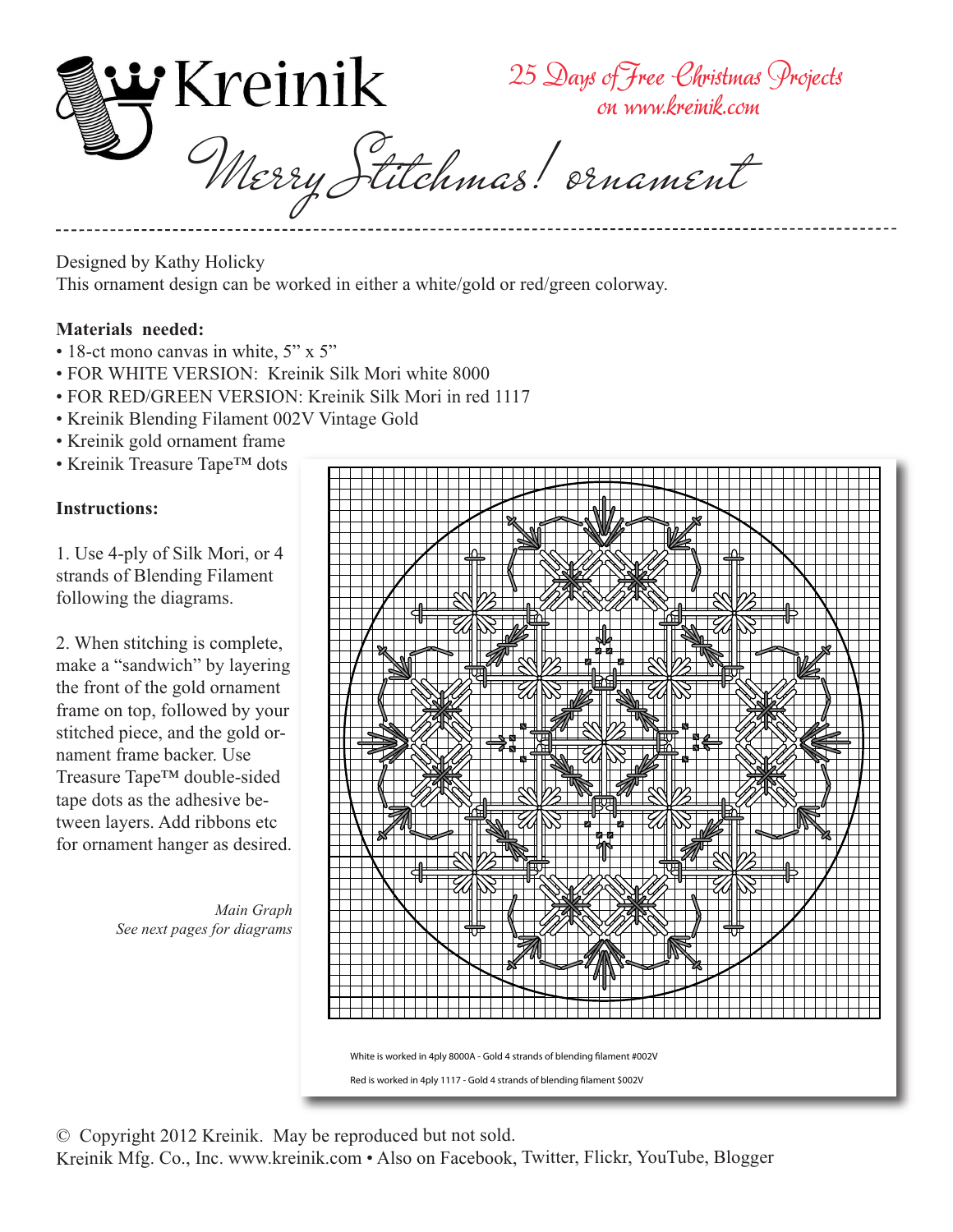

White is worked in 4ply 8000A

Red is worked in 4ply 1117

© Copyright 2012 Kreinik. May be reproduced but not sold. Kreinik Mfg. Co., Inc. www.kreinik.com • Also on Facebook, Twitter, Flickr, YouTube, Blogger